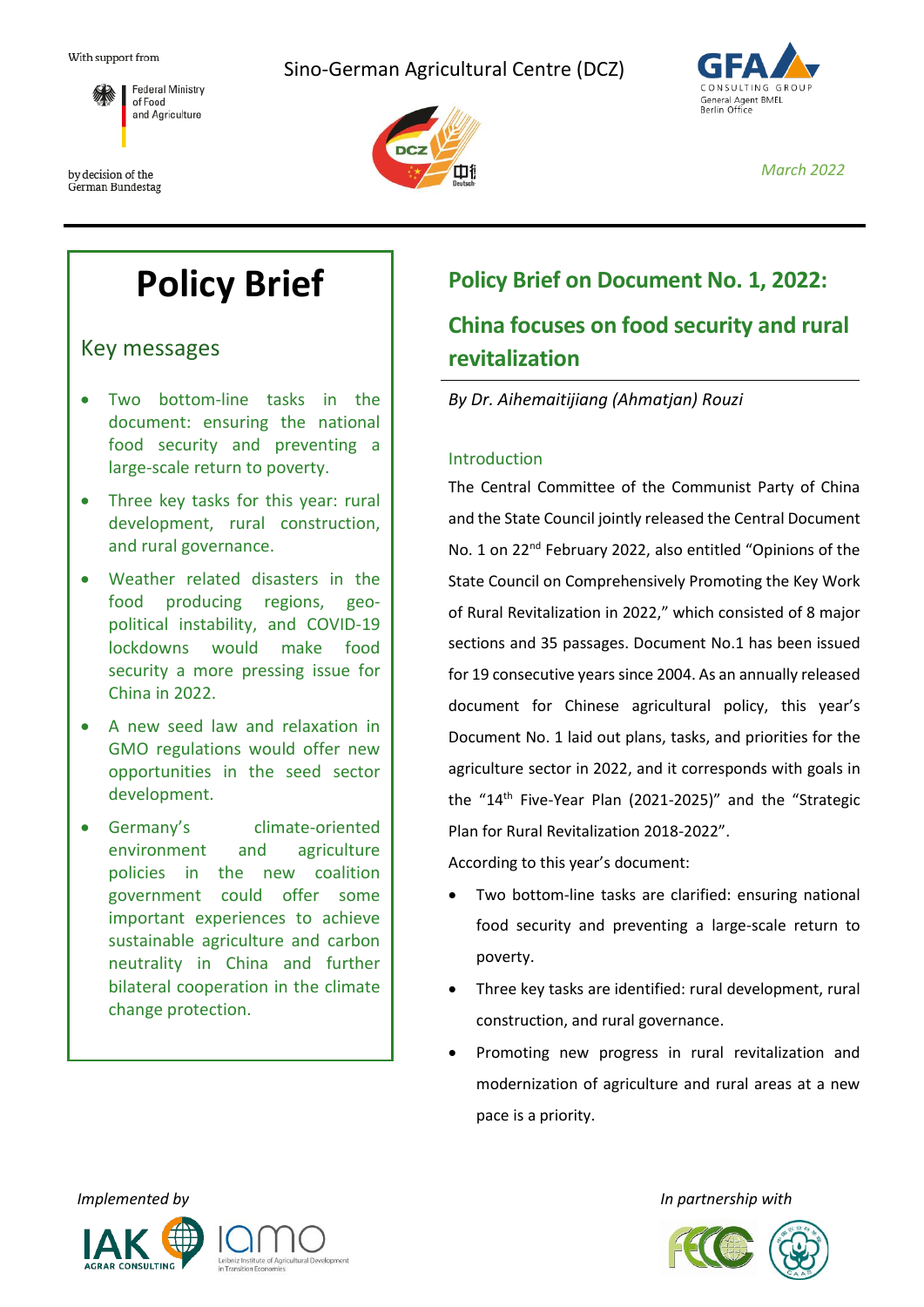

#### **1. Food security**

In 2022, Chinese grain security faces grave challenges on multiple fronts. Heavy rainfall in the autumn of 2021 affected winter wheat regions in North and Central China which will significantly reduce the output of wheat in these regions this year. The ongoing Ukraine-Russia conflict would also pose new challenges to Chinese food security, because together, Russia and Ukraine account for 28% of global wheat and 16% of corn exports (Wong, 2022). Moreover, China imports a significant portion of these grains from these two countries, in addition to sunflower oil which is another essential food product. Furthermore, Russia is a major supplier of fertilizer and other agrochemicals to China. The supply chain disruptions and shortages from the war and subsequent sanctions imposed on Russia would increase the price of agri-food products and the additional increase in energy prices would also drive-up food production costs. Since the start of the war, wheat prices have increased by 21%, barley by 33% and certain fertilizers by 40% (Liu, 2022). Recent lockdowns to contain COVID-19 outbreaks in March 2022 in multiple Chinese provinces could also affect spring plantation in these regions, hence aggravating the overall food security situation. Under these circumstances, the Chinese leadership has reiterated their commitment to food security. At a recent Politburo Standing Committee meeting, President Xi said "Chinese people should hold their rice bowls firmly in their own hands, with grains mainly produced by themselves" (May, 2022) and, increasingly, food security is seen as an issue of national security as well. The soon to be enacted "Food Security Law" would provide Chinese policymakers with adequate tools to safeguard food security.

As in previous years, the following goals and redlines are outlined for food security with new urgency and emphasis in the Document No. 1.

- Ensure food security by keeping cropland area stable and sustaining grain production above 650 million tons;
- Strictly maintain the cropland area of 1.8 billion mu (120 million hectares) as in previous years;
- Promote the establishment of a national food security production belt;
- Improve the water use efficiency of agriculture along the Yellow River and keep the production stable;
- Promote the cultivation of corn and soybean intercropping in the Yellow River, Huaihe River, Northwest and Southeastern regions; Expand the soybean-grain rotation in Northeastern China; in water scarce parts of Heilongjiang, convert the rice plantation into soybean plantation; and develop the winter rape areas along the Yangtze River;
- Sustain the support policy for pork production and prevent the large-scale reduction in production;
- Implement the proper minimum price and subsidies for rice, wheat, and corn, and ensure coverage of the costs of production of these crops;
- Establish 100 million mu (6.6 million hectares) of high-quality farmlands and increase the accumulated waterefficient irrigated farmlands to 400 million mu (26.6 million hectares); and
- Realize the protection of black soil croplands areas to 80 million mu (5.3 million hectares).

Given the complexity of food security challenges, Document No. 1 stressed the importance of keeping food production levels above 650 million tons and the cropland area at a minimum of 120 million hectares. Corn and soy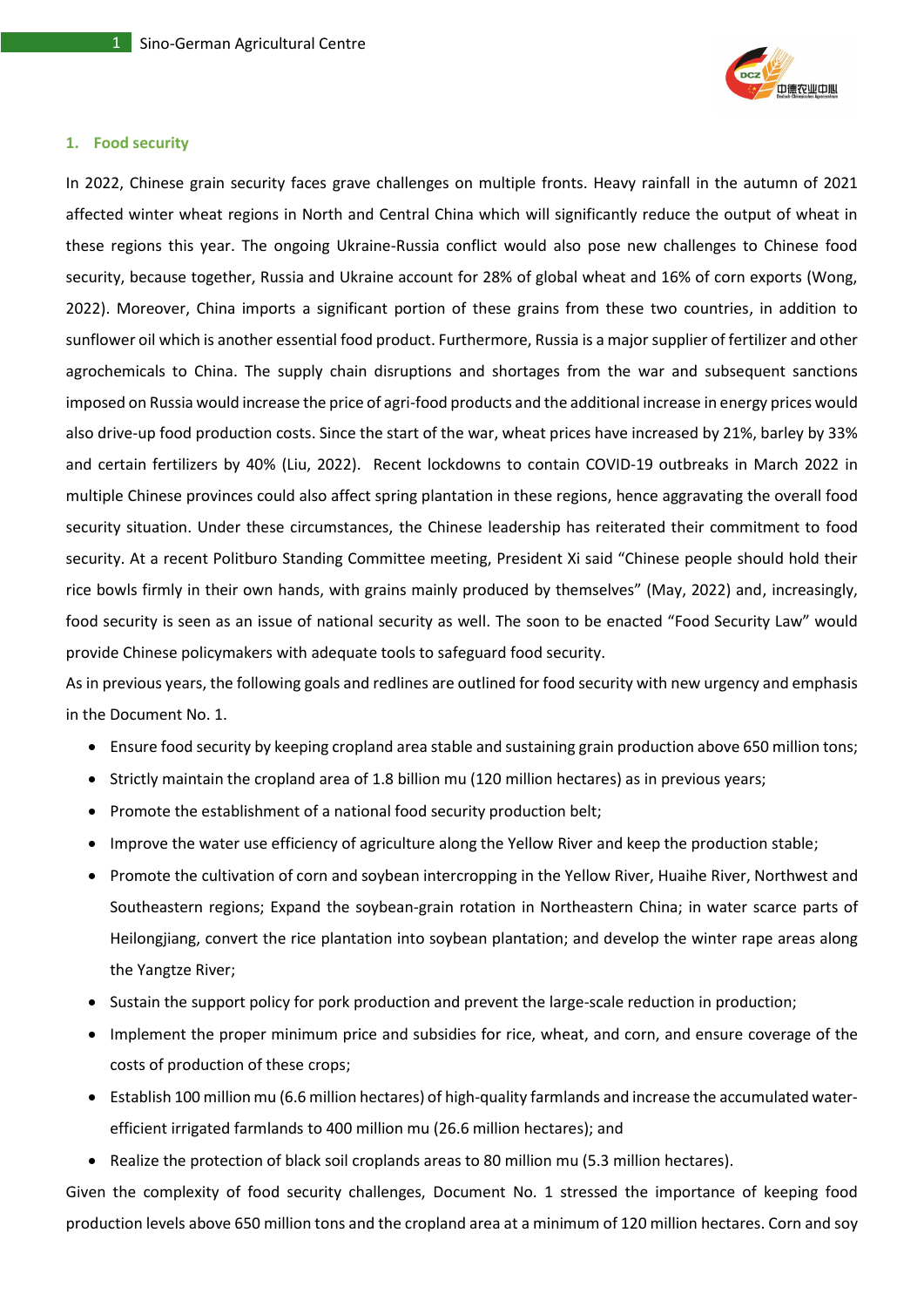

plantation in the Yellow River, Huaihe River, and Northeastern provinces are promoted, probably to reduce the reliance on imports for these crops and satisfy the ever-growing demand for meat consumption in China. The proposed expansion for protection of black soil cropland area to 5.3 million hectares shows the importance of securing the feed crops. China would continue to implement subsidies for rice, wheat and corn to keep Chinese farmers competitive in the face of imports. The need to improve water efficiency in agriculture on croplands along the Yellow River shows that climate change induced water scarcity in these regions would be another challenge to Chinese agriculture. The growing Chinese perception of food security as a geo-political vulnerability drives the country to be self-sufficient in major agricultural products (May, 2022), which is reflected by the dire language of Document No. 1 and subsequent media coverage this year.

In 2021, Chinese agricultural imports stood at 219.8 billion USD, which increased by 28.6% compared to 2020; its exports, on the other hand, stood at just 84.3 billion USD, which increased only by 10.9% compared to 2020. Since 2007, Chinese agricultural imports have consistently exceeded its exports, which reflects greater Chinese demand for agriculture products from other countries (Fig. 1). The COVID-19 pandemic related shortages, the implementation of the US-China Phase One trade agreement and large-scale weather-related disasters in the food producing regions of China has accelerated Chinese agricultural imports from its various partners, with the USA comprising the largest source of agricultural imports with a value of 33 billion USD in 2021 (USDA, 2022). The European Union's agricultural exports to China stood at 17.6 billion Euro in 2020 (EU Commission, 2022). Latin America, Southeast Asia, Russia, and Australia are also major suppliers of agricultural products to China. Meanwhile, Chinese agricultural exports to other countries have remained stable in the same period. Recently enacted, the Regional Comprehensive Economic Partnership (RCEP), a trade pact that includes China and 14 other Asia-Pacific countries (Japan, ASEAN, Australia, etc.), could provide China with new opportunities to diversify and regionalize its agricultural trade (CGTN, 2022).



Fig 1. Agricultural trade of China 1985-2021 (NBS, 2021)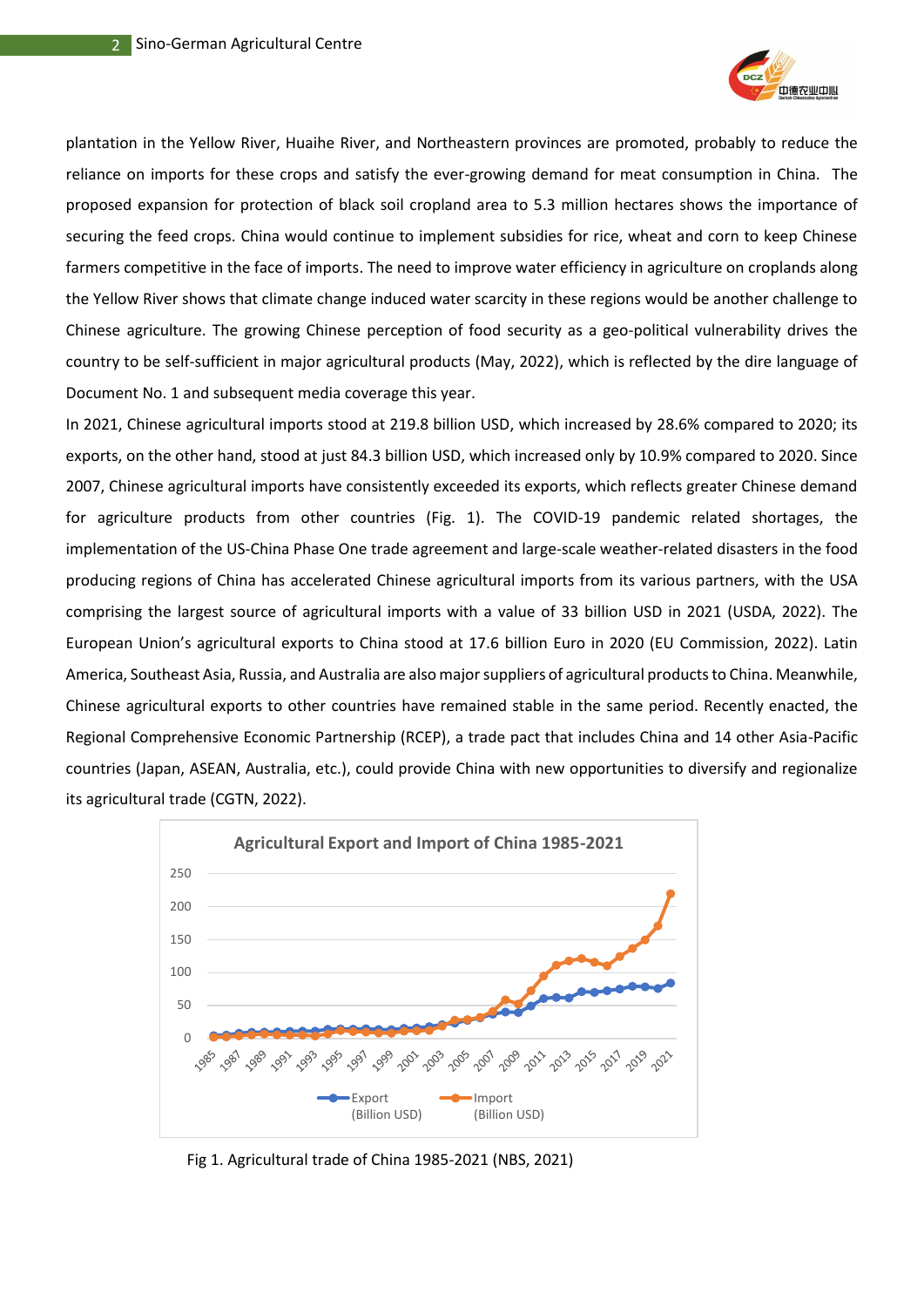

#### **2. Seed sector development**

As food security has become a top priority, Chinese policymakers are turning their attention to the seed sector to increase the production of crops, especially for feed crops like soybean and corn. China's 14th Five-Year Plan (FYP) for 2021–2025 and "economic goals set to be achieved in 2035" named "biological breeding" <sup>1</sup> as one of the eight forward looking projects for the upcoming five year (Rouzi, 2021). The Chinese Minister for Agriculture and Rural Affairs (MARA), Mr.Tang Renjian, declared that "seeds are the new 'semiconductor microchips' in agricultural technology" which shall be instrumental in securing grain output (Pandy, 2022). The establishment of the Nanfan Center for Seed and Animal Breeding, the so-called "Southern Silicon Valley" in Hainan province, aims to strengthen the seed sector development (Rouzi, 2021).

According to MARA estimates, China imports more than 80% of its soybeans from other countries. China is determined to become a self-sufficient in feed crops like soybean and corn in the long run. To accelerate the seed sector development and provide a clear regulatory and legal framework, the Chinese government passed a new seed law, which come into effect in March 2022 (Hansen, 2022). Document No. 1 also stated that further IP protection of the seeds should be ensured to boost innovation. Although GMOs have long been regarded as controversial in China, the recent relaxation of GMO regulations are seen as a means to boost the seed sector development (Sim & Rennie, 2021) to achieve food security. Results of the GM soybeans and corn pilot projects in China indicated a reduction in weeding costs by 50% and increased output by 12% (May, 2022). In January 2022, MARA also approved trial rules for gene-edited plants.

The Chinese seed market is valued around 21 billion USD – the second largest in the world – and there are more than 6400 companies are currently listed in the country (Hansen, 2022). Although acquisition of Swiss seed and pesticide company Syngenta in 2017 by state-owned chemical company ChemChina was a milestone in the development of the Chinese seed sector, Chinese companies still lag behind global heavyweights like Monsanto, Bayer, Dow, BASF and DuPont in GMOs and seed sector innovation (Wong, 2022).

#### **3. Rural revitalization and rural development**

Rural revitalization is another key theme of this year's No. 1 document, which is in line with the "*Strategic plan for Rural revitalization 2022.*" The following goals and suggestions were proposed:

- Implement social benefits and health insurance and other help mechanisms to the poverty prone regions in a timely manner;
- Expand the rural credit investment and insurance system to counties, which is the focus of national rural revitalization efforts;
- Promote rural village area tourism and ecommerce;

<sup>1</sup> Biological breeding is the use of modern breeding technologies such as gene editing or the genetic modification of organisms.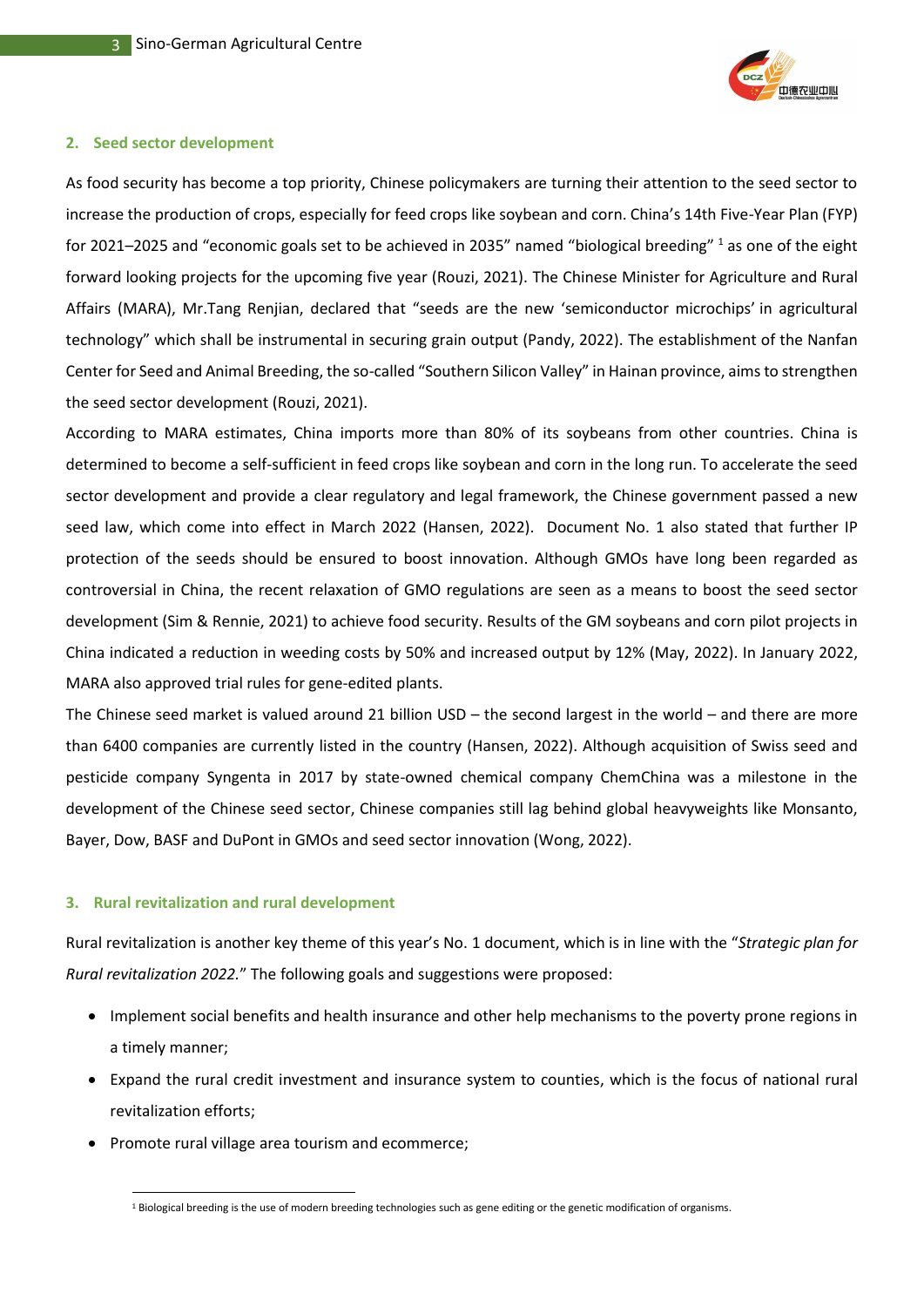

- Promote livestream sale and logistics of agricultural products;
- Promote digital rural development;
- Improve the digital skills of rural residents;
- Establish various rural talent initiatives to bring skilled youth to the rural areas;
- Further extend the experimental counties for the second round of household responsibility system of 30 years; and
- Expand the experimental areas for rural residential housing reform.

Since the "reform and opening up" policies in the late 1970s, a very large number of rural residents poured into the ever-expanding Chinese cities looking for factory and service sector jobs. Consequently, the rural population decreased from 82% in 1978 to 38% in 2020 (World Bank, 2021). Declining rural areas in the face of rapid urbanization and industrialization has led to many rural areas falling behind their urban counterparts, and rural poverty and decay are increasingly becoming a persistent problem in modern China (Rouzi, 2022). The Chinese government is increasingly aware of this problem and is proposing to address it via rural revitalization, agricultural modernization, and poverty alleviation initiatives. The "*Strategic Plan for Rural Revitalization 2022*" is a large component of such an effort.

Since China declared the elimination of extreme poverty in 2020 – which is defined as earning less than 1.9 USD a day for lower income countries – this year's document emphasized the prevention of a large-scale return-topoverty by consolidating prior achievements and laying out more social development programs (Rouzi, 2021). In a piece to the *Qiushi* journal, MARA minster Mr. Tang also stressed the importance of consolidating results of antipoverty efforts and preventing a large-scale return to poverty through providing centralized support in the areas of finance, banking, infrastructure, and public services to counties that are instrumental in national rural revitalization and key counties designated by provinces (Tang, 2022).

According to Liu et al., Chinese rural development can be divided into the three distinct stages. The first stage comprises building a society with adequate food and clothing (1978-2005); the second stage is about poverty eradication and building a well-off society (2005-2020); the third stage is to achieve prosperity (2020-2035) (Liu et al., 2020) as shown in the Fig 2. After building a multi-functional rural system and eradicating extreme poverty, Chinese rural development has entered the third stage (2020-2050) where integration of rural and urban areas will be completed, and rural revitalization will be fully achieved.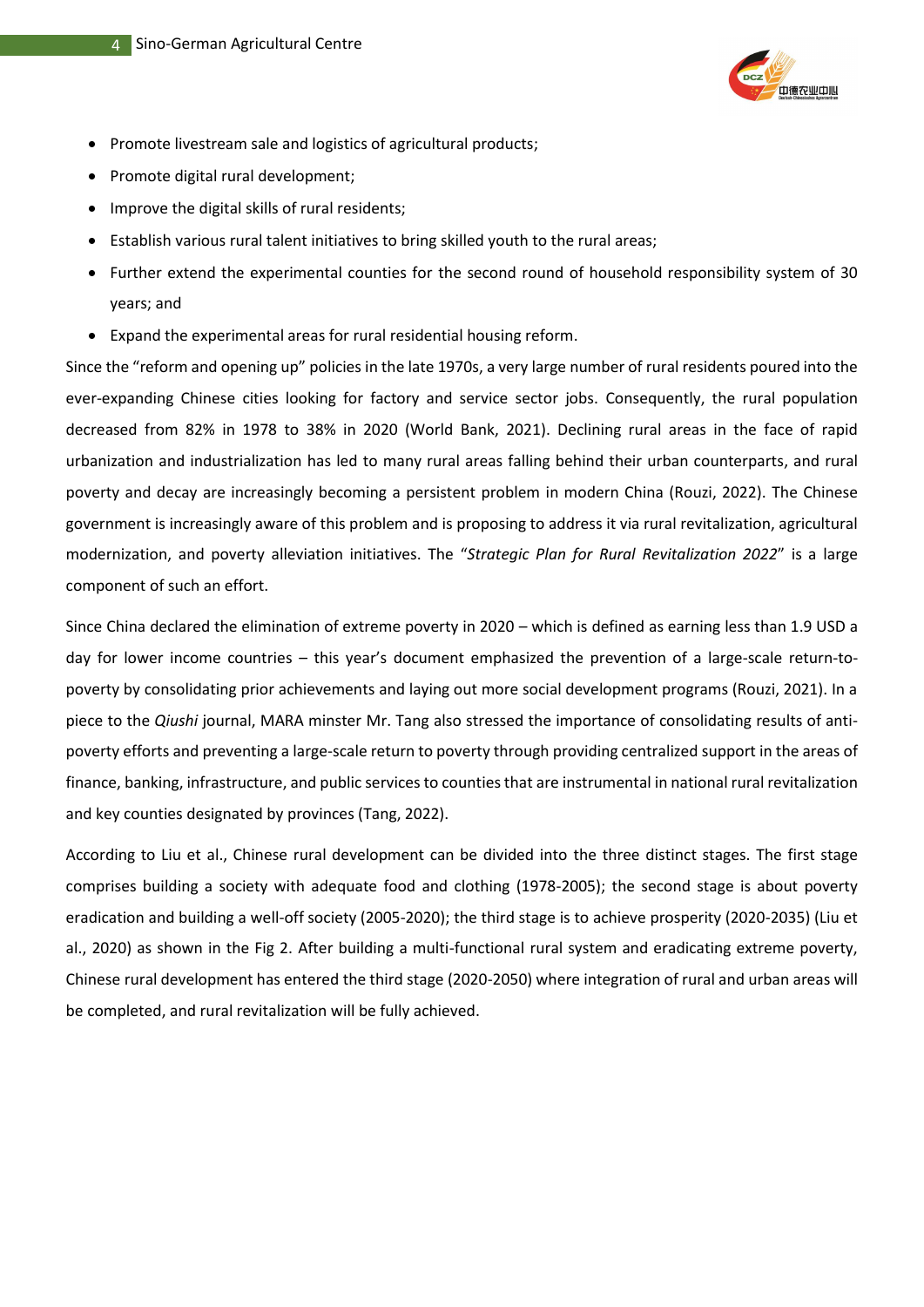



Fig 2. Three development stages for rural development in China. (Liu et al., 2020)

Since the publication of the "*Strategic Plan for Rural Revitalization 2022*" in 2018, the Chinese government has intensified its investment in building up its rural infrastructure such, as rural roads, drinking water systems, sanitation, clean toilets, digitalization, and improving social services in the rural areas with varying degree of success. 2022 is a crucial year to mark the initial achievements of rural revitalization as shown in Fig 3 (Xu et al.). Then, the next phase of rural development to achieve full agricultural modernization and urban-rural integration will be the focus of the national agriculture agenda in coming years. However, the centralized decision-making system which is prevalent in China would make it harder to integrate the voices of villagers and localities to shape rural revitalization more holistically and sustainably.



Fig 3. Milestones and goals of China's rural development strategy (Xu, et al. 2022)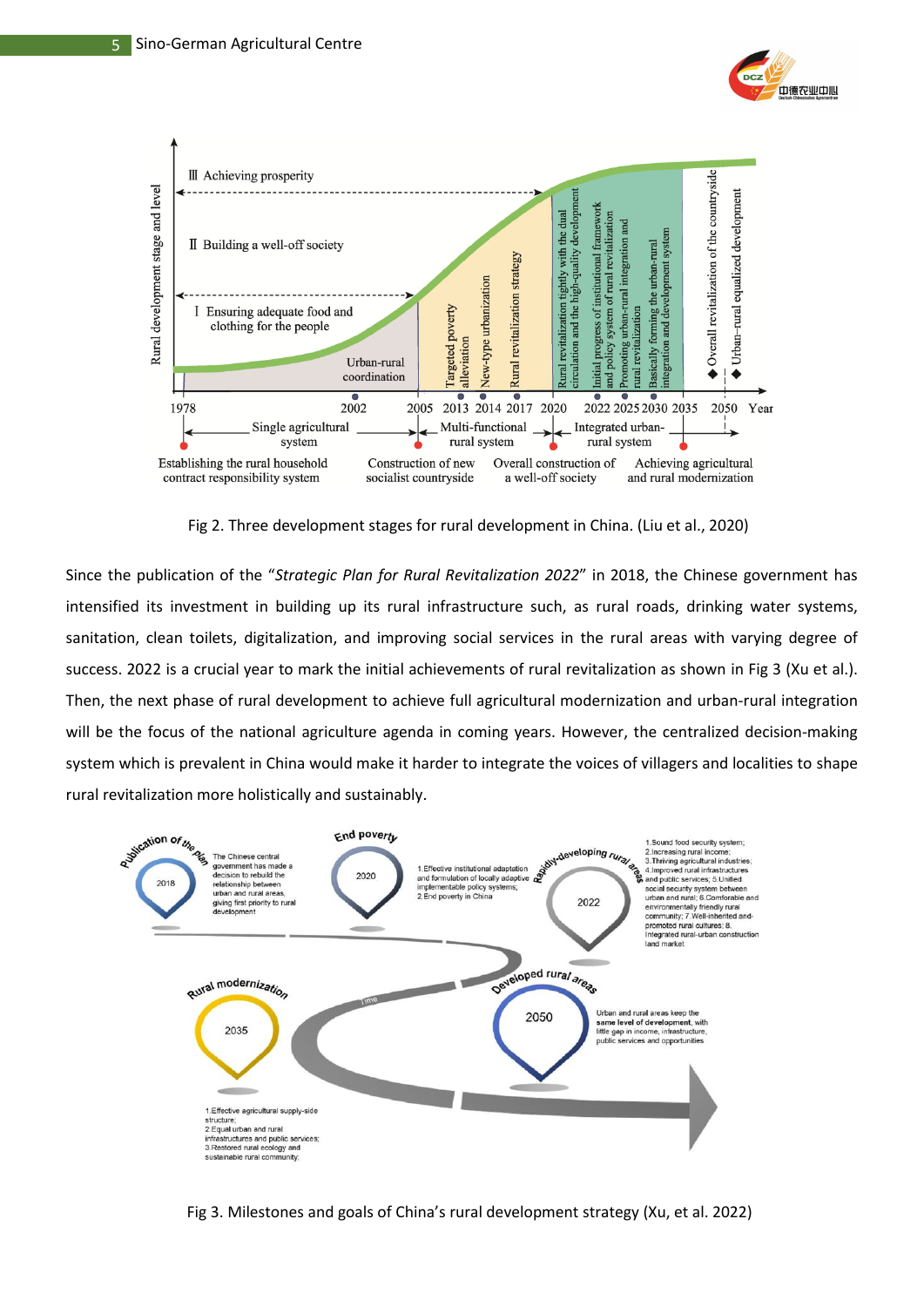

The policy measures outlined in Document No. 1 with regards to rural revitalization are generally broad and vague, which requires adaptation and creativity from the localities to achieve the intended goals. Many of these policy measures proposed in the document will disproportionately benefit large-scale farms and state-owned cooperatives and will squeeze out small-scale farmers, which comprise the vast majority of farmers in need of help. Without meaningful investment and assistance to small-scale farmers to catch up and modernize, it is inconceivable to realize the full rural revitalization.

#### **4. Policy recommendations**

- Fair and reciprocal access to the Chinese market under the WTO framework would ensure better agricultural trade and food security in China by balancing the needs of Chinese consumers and the various trading partners.
- It is recommended that the PRC signs the 1991 UPOV convention and fully implements the standard for plant variety protection to accelerate the seed sector development.
- Targeted infrastructure development in the rural areas of Western and interior China would reduce regional imbalances.
- Further protection of IP and more market access to foreign companies would also boost the cooperation and innovation in the seed sector.
- Further land and property rights reforms could guarantee the legal rights of farmers.
- Carbon neutral farming and climate smart agriculture solutions should be promoted to mitigate the impact of climate change in agriculture.
- Smart agriculture and digital village initiatives would increase the agricultural productivity and bring new industries and jobs to revitalize these areas and reverse rural decline.
- Digital training oriented extension services in the rural areas would improve farmer's digital literacy and increase their participation in the digital economy.
- More social policy reforms, like relaxing the Hukou household registry system and improving the social welfare in rural areas, would aid in achieving rural revitalization by keeping and attracting young talent.
- Achieving food security, rural revitalization, agricultural modernization, seed sector development, and carbon neutrality offers China and Germany many avenues to cooperate in the agriculture sector.
- Experienced German bio-tech companies could advance cooperation in seed sector development.
- Germany's climate-oriented environment and agricultural policies in the new coalition government could offer some important experiences to achieve sustainable agriculture and carbon neutrality in China, and further bilateral cooperation in climate change protection.
- Chinese government led efforts for rural revitalization and agriculture digitization with the help of big tech companies provides a valuable lesson and test case for Germany for similar endeavors.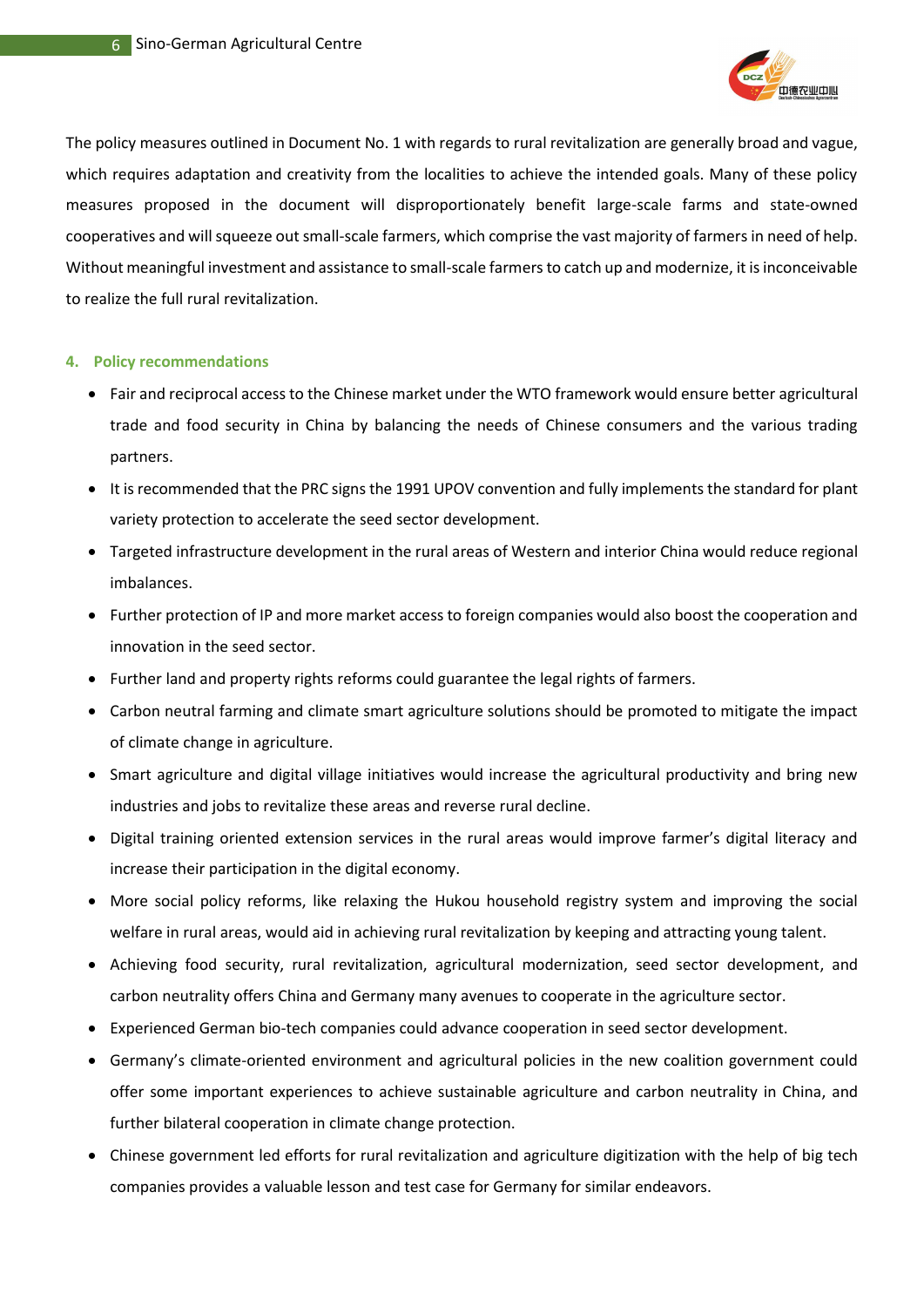

#### References

Rouzi, Aihemaitijing. (2021). From poverty eradication to rural revitalization: China's No. 1 Document of 2021 and implications for agricultural policy[. https://dcz-china.org/dcz-publications.html](https://dcz-china.org/dcz-publications.html) (accessed on March 18, 2021)

Rouzi, Aihemaitijing. (2022). Chinese "Digital village" initiatives and the digitalization of agriculture[. https://dcz-china.org/dcz](https://dcz-china.org/dcz-publications.html)[publications.html](https://dcz-china.org/dcz-publications.html) (accessed on March 18, 2021)

CGTN. (2022). China Agriculture: RCEP opening new doors for pineapple growers in Xuwen County. <https://news.cgtn.com/news/2022-03-17/VHJhbnNjcmlwdDYzNzA5/index.html> (accessed on March 18, 2021)

EU commission. (2021). EU agri-food trade continues to show notable growth compared to 2020. [https://ec.europa.eu/info/news/eu-agri-food-trade-continues-show-notable-growth-compared-2020-2022-jan-](https://ec.europa.eu/info/news/eu-agri-food-trade-continues-show-notable-growth-compared-2020-2022-jan-04_en#:~:text=The%20total%20value%20of%20EU,to%20reach%20%E2%82%AC94.2%20billion)

[04\\_en#:~:text=The%20total%20value%20of%20EU,to%20reach%20%E2%82%AC94.2%20billion.](https://ec.europa.eu/info/news/eu-agri-food-trade-continues-show-notable-growth-compared-2020-2022-jan-04_en#:~:text=The%20total%20value%20of%20EU,to%20reach%20%E2%82%AC94.2%20billion) (Accessed on March 15th, 2022)

Andreas, Hansen. (2022). Policy Brief on the new Chinese Seed Law and its introduction of Essentially Derived Varieties (EDV). <https://dcz-china.org/dcz-publications.html> (accessed on March 18, 2021)

Alexander Chipman, Koty. (2022). China's rural revitalization strategy: Opportunities for investment. [https://www.china](https://www.china-briefing.com/news/chinas-rural-revitalization-strategy-opportunities-for-investment/)[briefing.com/news/chinas-rural-revitalization-strategy-opportunities-for-investment/](https://www.china-briefing.com/news/chinas-rural-revitalization-strategy-opportunities-for-investment/) (accessed on March 20th, 2022)

Liu, Xuanmin. (2022). Russia-Ukraine conflict could trigger global food crisis, but China's agricultural security not threatened. *Global Times*. <https://www.globaltimes.cn/page/202203/1256802.shtml> (accessed on March 28th, 2022)

Liu, Y., Zang, Y., & Yang, Y. (2020). China's rural revitalization and development: Theory, technology and management. *Journal of Geographical Sciences*, 30(12),1923-1942. <https://link.springer.com/article/10.1007/s11442-020-1819-3> (accessed on December 29, 2021)

Genevieve, Donnellon May. (2022). China's Focus on Food Security. *Diplomat*. [https://thediplomat.com/2022/02/chinas](https://thediplomat.com/2022/02/chinas-focus-on-food-security/)[focus-on-food-security/](https://thediplomat.com/2022/02/chinas-focus-on-food-security/) (accessed on March 15th, 2022)

NBS (National Bureau of Statistics). (2022). China Rural Statistical Yearbook,2021.<http://cyfd.cnki.com.cn/N2019120190.htm> (accessed on March 20th, 2022)

Aditya, Pandey. (2022). China's quest to secure its 'Rice Bowl': Challenges to its food security. https://www.orfonline.org/tags/food-security/ (accessed on March 15th, 2022)

USDA. (2022). American Agricultural Exports Shattered Records in 2021. [https://www.usda.gov/media/press](https://www.usda.gov/media/press-releases/2022/02/08/american-agricultural-exports-shattered-records-2021)[releases/2022/02/08/american-agricultural-exports-shattered-records-2021](https://www.usda.gov/media/press-releases/2022/02/08/american-agricultural-exports-shattered-records-2021) (accessed on March 18, 2021).

Andrew, Sim & Alanna, Rennie. (2021). Commercialisation of GMOs in China. <https://www.newfoodmagazine.com/article/155791/gmos-china-commercialisation/> (accessed on March 15th, 2022)

State Council. (2022). No.1 document for 2022. [http://www.gov.cn/zhengce/2022-02/22/content\\_5675035.htm](http://www.gov.cn/zhengce/2022-02/22/content_5675035.htm) (accessed on March 15th, 2022)

Tang, Renjian. (2022). Steadily Advancing Rural Revitalization. *Qiushi Journal*. [http://en.qstheory.cn/2022-](http://en.qstheory.cn/2022-01/18/c_699066.htm) [01/18/c\\_699066.htm](http://en.qstheory.cn/2022-01/18/c_699066.htm) (accessed on March 20th, 2022)

USDA. (2022). American Agricultural Exports Shattered Records in 2021. [https://www.usda.gov/media/press](https://www.usda.gov/media/press-releases/2022/02/08/american-agricultural-exports-shattered-records-2021)[releases/2022/02/08/american-agricultural-exports-shattered-records-2021](https://www.usda.gov/media/press-releases/2022/02/08/american-agricultural-exports-shattered-records-2021) (accessed on March 18, 2021).

Jacky, Wong. (2022). Ukraine Conflict Triggers China's Food Insecurities, *Wall Street Journal.*  <https://www.wsj.com/articles/ukraine-conflict-triggers-chinas-food-insecurities-11646744329> (accessed on March 15th, 2022)

World Bank (2021). Rural population of China.<https://data.worldbank.org/indicator/SP.RUR.TOTL.ZS?locations=CN> (accessed on December 29, 2021)

Xu, H., Pittock, J., & Daniell, K. A. (2021). China: a new trajectory prioritizing rural rather than urban development? *Land*, 10(5), 514[. https://www.mdpi.com/2073-445X/10/5/514](https://www.mdpi.com/2073-445X/10/5/514) (accessed on December 29, 2021)